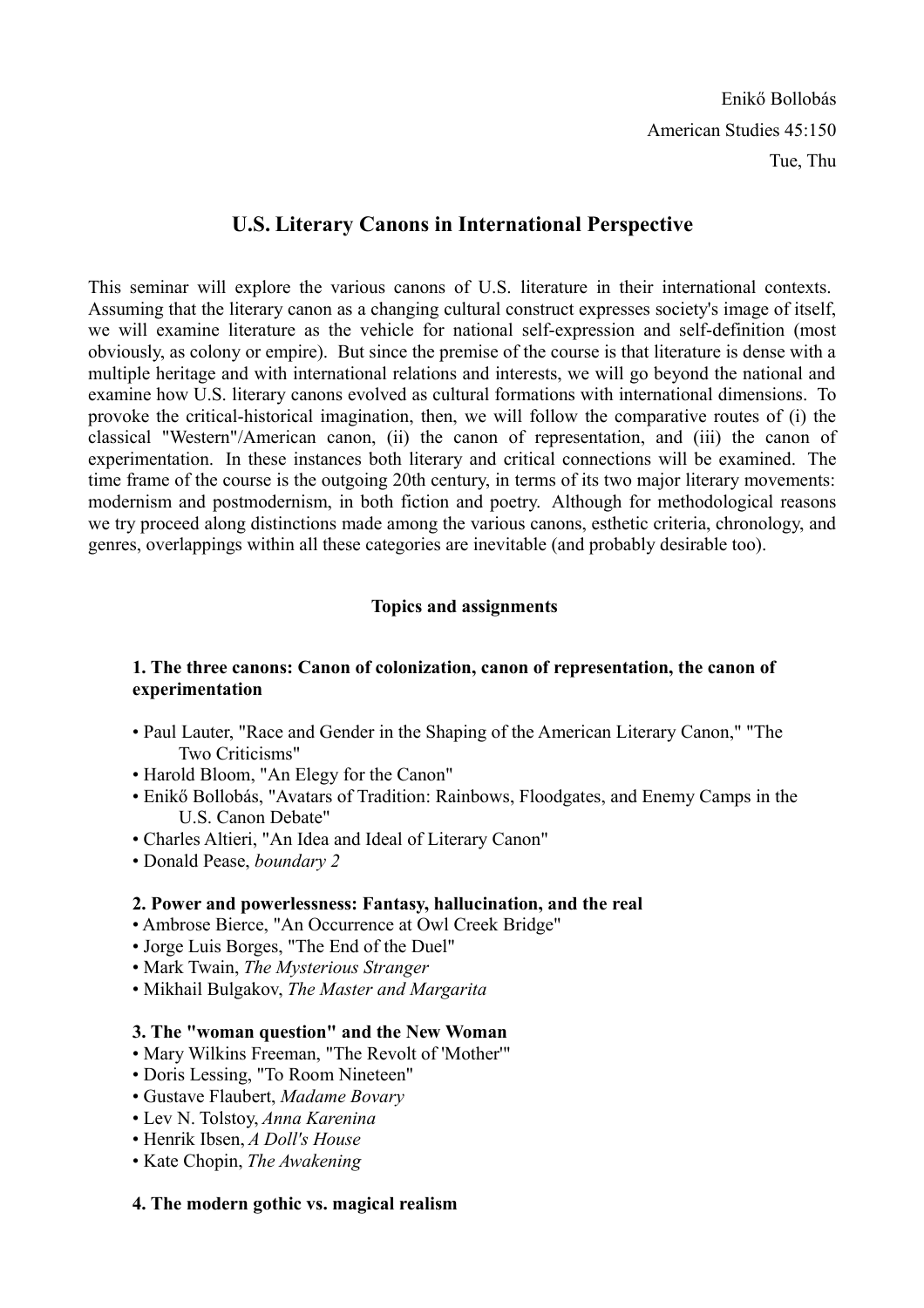- Isaac Bashevis Singer, "A Crown of Feathers"
- Flannery O'Connor, "Good Country People," "A Good Man Is Hard to Find"
- Franz Kafka, "The Metamorphosis"
- Gabriel García Márquez, "A Very Old Man with Enormous Wings"
- Jorge Luis Borges, "The Secret Miracle"
- Jorge Luis Borges, "Pierre Menard, Author of the Quixote"
- Jorge Luis Borges, "Tlön, Uqbar, Orbis Tertius"

### **5. "The Racial Mountain" and Masquerade: Black Bodies (That Matter)**

- Nella Larsen, *Quicksand*
- Richard Wright, *Native Son*

• Hazel Rowley, "The First Best-Selling Black American Writer: Richard Wright and the Book-of-the-Month-Club"

### **6. Postmodernisms**

• Hans Bertens, "The Postmodern *Weltanschauung* and its Relation to Modernism: an Introductory Survey"

### **7. Self-Reflexive Fiction: History as Autobiography,Autobiography as Fiction**

- Richard Kostelanetz, "Twenty-Five Fictional Hypotheses"
- Ronald Suckenick, "The Death of the Novel"
- Thomas Pynchon, "Entropy"

### **8. Bilingualism: writing (in the margin) allegories of marginality**

- Vladimir Nabokov, *Pale Fire*
- Sylvia Söderlind, "Margins and Metaphors: The Politics of Post-"
- Raymond Federman, "A Voice Within a Voice"
- Ronald Sukenick, "The New Tradition in Fiction"

### **9. Reshuffling history**

- J.M. Coetzee, *Foe*
- Brenda K. Marshall, "Critique of Representation and J.M. Coetzee's *Foe*"
- John Thieme, "Passages to England"

### **10. Feminist Postmodernism/The Postmodern Female Machine**

- Laurie Anderson, *Americans on the Move*
- Cindy Sherman
- Thomas Pynchon, *V.*

### **10. Early modernism in poetry**

- Introduction," "Prologue to Forerunners"
- texts by: Walt Whitman, Charles Baudelaire, Emily Dickinson, Lautréamont, Rimbaud,
- Mallarmé, Stein, Rilke, Apollinaire, Kafka, Loy, Pound, Duchamp
- L. Moholy-Nagy, "The Function of Art," "Space-Time Problems"
- Marcel Duchamp, "Apropos of "Readymades"

### **11. The early movements: Futurism, Expressionism, Dada**

- "Prologue to Futurism I," "Prologue to Futurism II
- texts by: Marinetti, Khlebnikov, Mayakovsky
- "Prologue to Expressionism"
- texts by: Kandinsky, Paul Klee, Trakl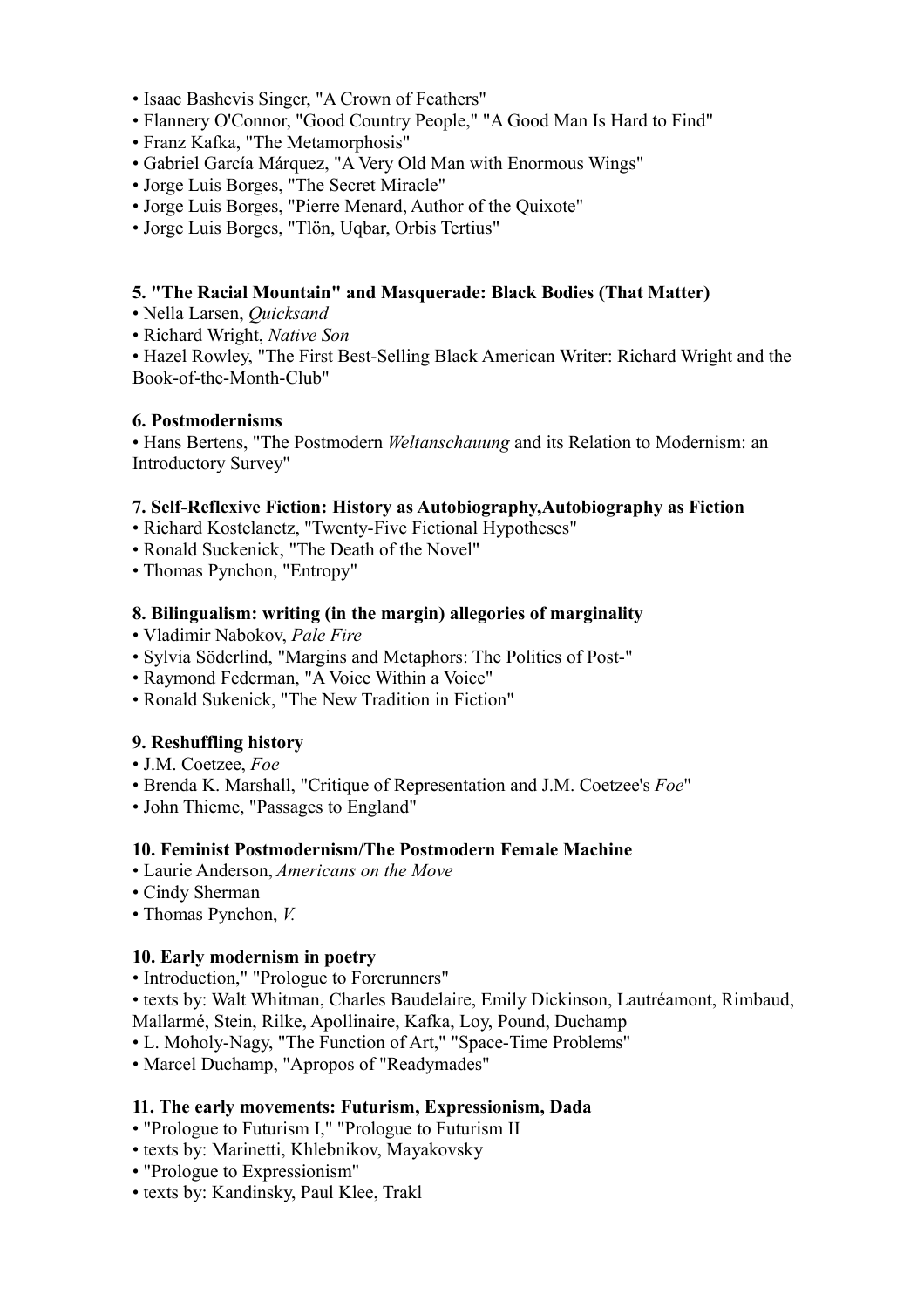- "Prologue to Dada"
- texts by: Tzara, Ball, Arp, Picabia Duchamp, Freytag-Loringhoven
- > L. Moholy-Nagy, "Literature"

### **12. Elsewhere/otherwise**

• texts by: Stein, Rilke, Stevens, Williams, Pound, H.D., Moore, Mandelstam, Vallejo, Tsvetayeva, cummings, Blaga, Montale, Lorca

- "Prologue to 'Objectivists'"
- texts by: Williams, Oppen, Reznikoff, Rakosi, Niedecker, Riding, Illyés, Radnóti, Rukeyser
- Michael Davidson, "Postmodern Poetry and the Material Text"
- Robert Duncan, Allen Ginsberg, Charles Olson, "Duende, Muse, and Angel"

## **13. Négritude, "origins"**

- "Prologue to Negritude"
- texts by: Césaire, Senghor, Damas

• Clayton Eshleman, "A Visionary Note on Césaire Vallejo and William Blake," "Vallejo and the Indigenous"

• "Prologue to Origins"

• texts by: Pound, Senghor, Prabhu Eshleman, Duncan, Baraka, Aborigine, Tzara, Césaire, Ortiz, Mac Low, Olson, Bacharach, Jabes

• Jerome Rothenberg, "Pre-Face"

### **14. Poetry in the dark**

• texts by: Olson, Celan, Akhmatova, Sankichi, Bachmann, Artaud, Rukeyser, Holan, Beckett, Duncan, Levertov, Creeley

• Clayton Eshleman, "The Stevens-Artaud Rainbow"

### **15. Ultimate decenterings: poetry on the boundaries**

- texts by Cage, Mac Low
- Concrete Poetry section, Oral Poetry section; Antin, Baraka, Language Poetry
- Marjorie Perloff, "John Cage's 'What You Say'"
- Ron Silliman, *The New Sentence*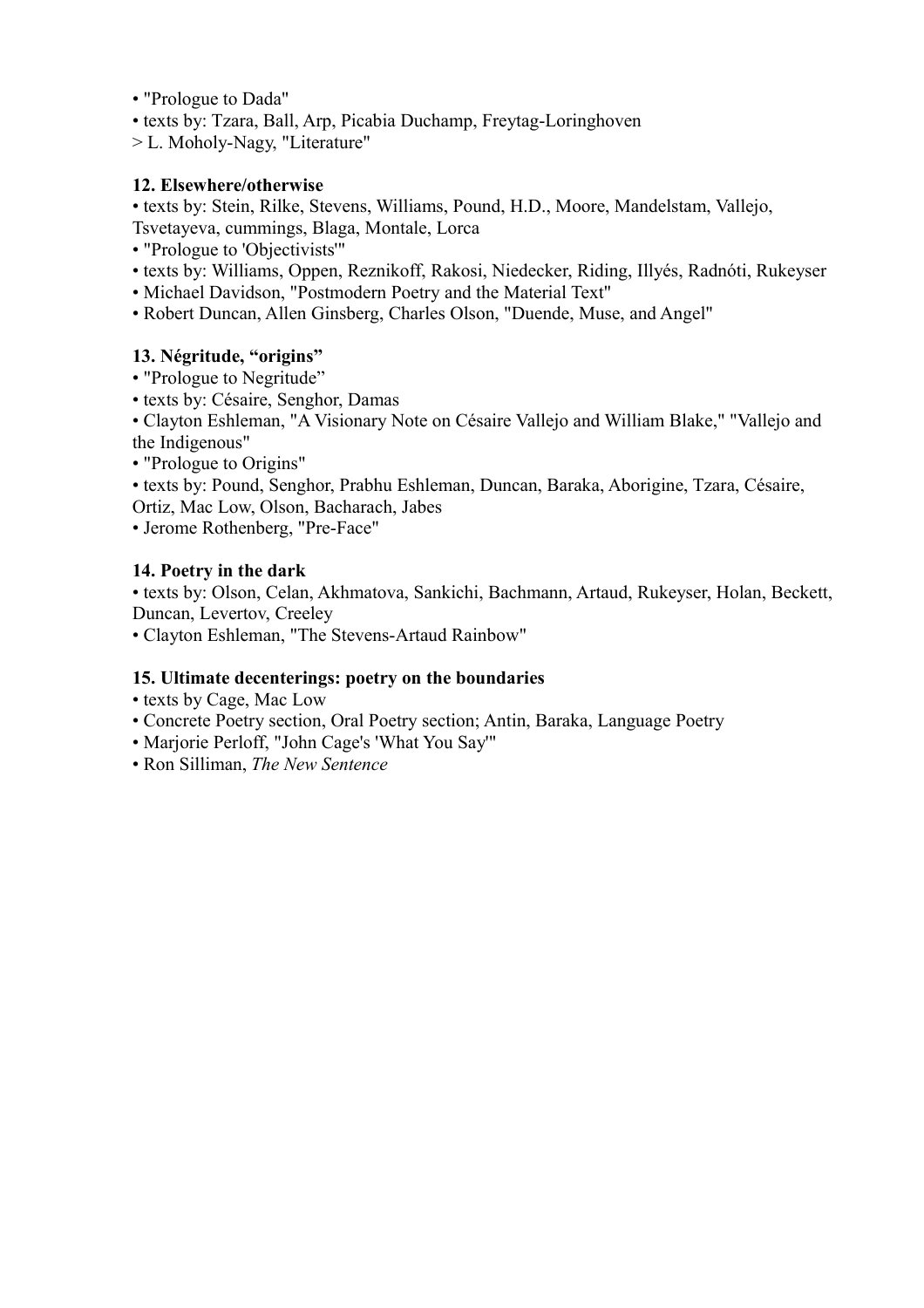#### **Bibliography**

*The Story and Its Writer*, *The Short Story: 30 Masterpieces*, ed. Beverly Lawn. New York: St. Martin's Press, 1987. Mark Twain, *The Mysterious Stranger* Mikhail Bulgakov, *The Master and Margarita*  Kate Chopin, *The Awakening* Gustave Flaubert, *Madame Bovary* Lev N. Tolstoy, *Anna Karenina* Henrik Ibsen, *A Doll's House* Edith Wharton, *The House of Mirth* Djuna Barnes, *Nightwood Borges: A Reader*, ed. Emir Rodriguez Moengal and Alastair Reid. New York: Dutton, 1981. Nella Larsen, *Quicksand* Richard Wright, *Native Son* Raymond Federman, *A Version of My Life*; *Double or Nothing* (1971) *Surfiction: Fiction Now and Tomorrow*, ed. Raymond Federman. Chicago: The Swallow Press, 1975. *History and Memory in African American Culture*, ed. Genevieve Fabre & Robert O'Meally. Oxford UP, 1994. Werner Sollors, *Beyond Ethnicity: Consent and Descent in American Culture*. Oxford UP, 1986. Judith Butler, *Bodies That Matter*. Toni Morrison, *Playing in the Dark. Whiteness and the Literary Imagination*. Cambridge: Harvard UP, 1992. *Magical Realism: Theory, History, Community*, ed. Lois Parkinson Zamora and Wendy P. Faris. Durham: Duke UP, 1995. Barbara Christian, *Black Women Novelists*. Hazel Carby, *Reconstructing Womanhood*. Alain Locke, *The New Negro* Werner Sollors, from *Beyond Ethnicity: Consent and Descent in American Culture* Karen Brodkin, *How Jews Became White Folks & What That Says About Race in America .* Rutgers UP, 1998. *Postmodern Genres*, ed. Marjorie Perloff. Norman & London: U of Oklahoma Press, 1988. Linda Hutcheon, *The Poetics of Postmodernism. History, Theory, Fiction.* New York: Routledge, 1988. *Critical Angles. European Views of Contemporary Literature*, ed. Marc Chénetier. Carbondale and Edwardsville: Southern Illinois University Press, 1986. Marc Chénetier, *Beyond Suspicion. New American Fiction Since 1960.* Philadelphia: University of Pennsylvania Press, 1996. *Surfiction: Fiction Now and Tomorrow*, ed. Raymond Federman. Chicago: The Swallow Press, 1975. *Liminal Postmodernisms. The Postmodern, the (Post-)Colonial, and the (Post-)Feminist*, ed. Theo D'haen and Hans Bertens. Amsterdam-Atlanta, GA: Rodopi Press, 1994. *Poems for the Millenium. The University of California Book of Modern and Postmodern Poetry*, vol 1, ed. Jerome Rothenberg and Pierre Joris. U of California P, 1995. *Poems for the Millenium. The University of California Book of Modern and Postmodern Poetry*, vol 2, ed. Jerome Rothenberg and Pierre Joris. U of California P, 1998. Marjorie Perloff, *The Poetics of Indeterminacy.* Princeton University Press, 1981.